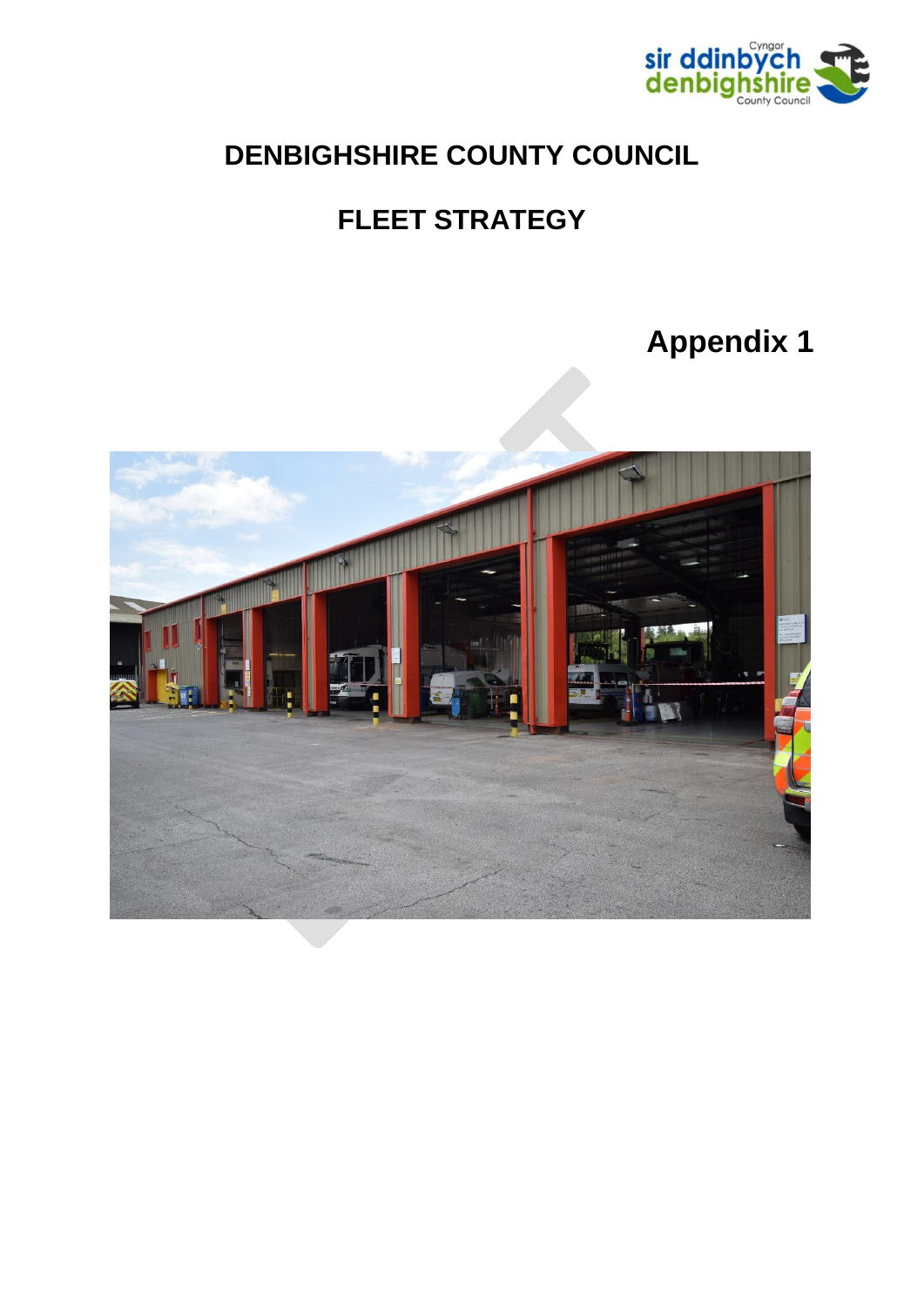## **TABLE OF CONTENTS**

#### Contents

| $\mathbf{1}$   |     | Introduction 3 |  |  |
|----------------|-----|----------------|--|--|
|                | 1.1 |                |  |  |
|                | 1.2 |                |  |  |
|                | 1.3 |                |  |  |
|                | 1.4 |                |  |  |
| $\overline{2}$ |     |                |  |  |
|                | 2.1 |                |  |  |
|                | 2.2 |                |  |  |
|                | 2.3 |                |  |  |
|                | 2.4 |                |  |  |
|                | 2.5 |                |  |  |
| 3              |     |                |  |  |
|                | 3.1 |                |  |  |
|                | 3.2 |                |  |  |
|                | 3.3 |                |  |  |
| 4              |     |                |  |  |
|                | 4.1 |                |  |  |
|                | 4.2 |                |  |  |
|                | 4.3 |                |  |  |
|                | 4.4 |                |  |  |
| 5              |     |                |  |  |
| 6              |     |                |  |  |
| 7              |     |                |  |  |
| 8              |     |                |  |  |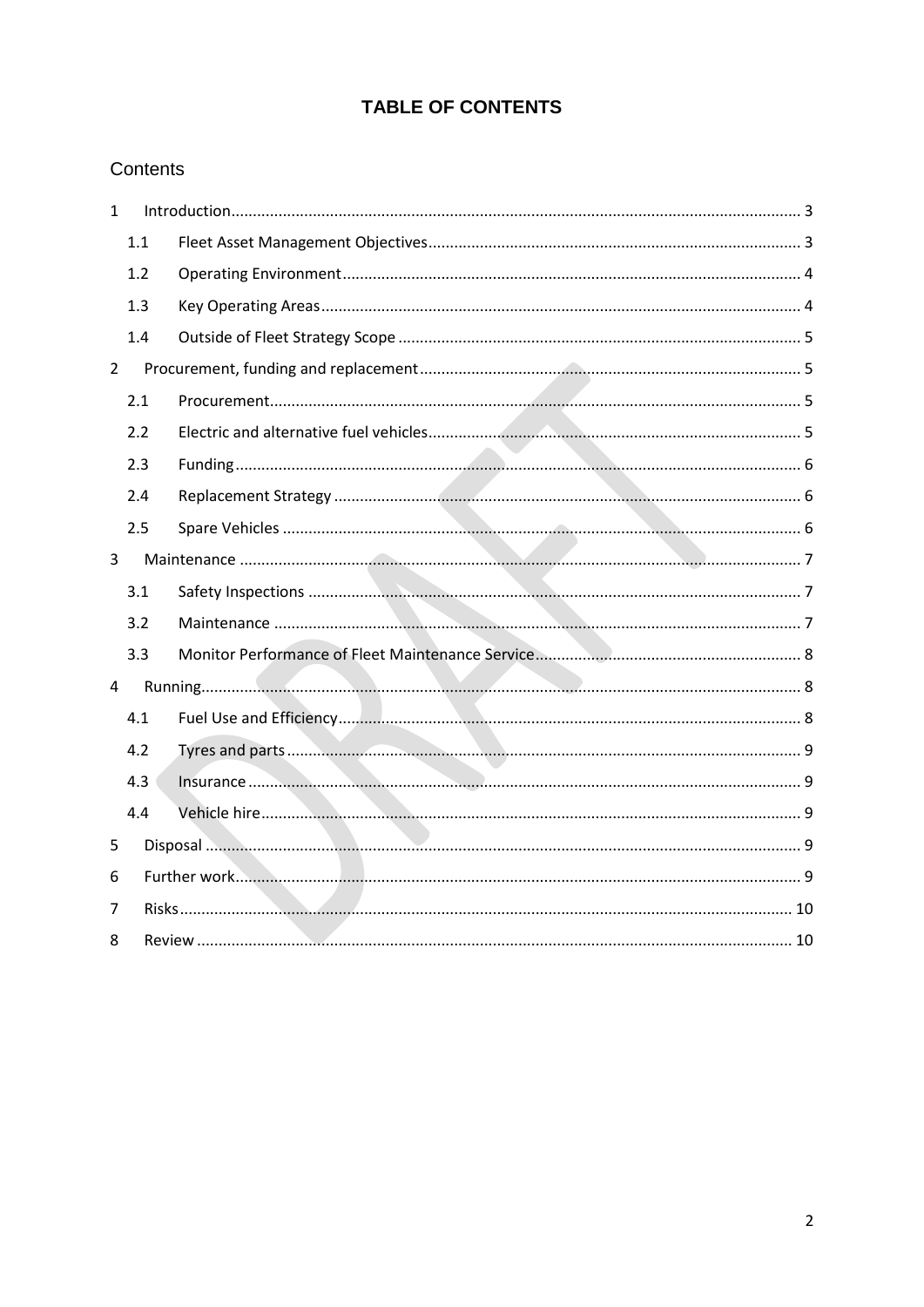## <span id="page-2-0"></span>**1 Introduction**

Efficient management of fleet assets is critical to the delivery and performance of public services. This Fleet Asset Strategy (the "strategy") defines and controls the management of council fleet assets. The strategy will be formally reviewed every two years, or more frequently if required.

The strategy relates to all operational vehicles used by council services for direct delivery of a service to the public or to support service delivery. It has been developed in accordance with the following principles:

- The Denbighshire County Council (DCC) fleet is predominantly powered by fossil fuels, and is therefore a major contributor to the councils' carbon emissions. This strategy aims to reduce the current reliance on fossil fuels and to make the DCC fleet "greener" by reducing carbon emissions from DCC fleet by 2022.
- The Fleet Services Team within Highways and Environment is tasked with ownership, direction and implementation of the Fleet Asset Strategy on behalf of Denbighshire County Council.
- The Fleet Services Team will act as a broker for its clients within Denbighshire County Council, always seeking continuous improvement to the services it provides to the end user and stakeholders by adopting and applying current industry best practise to the provision, management, maintenance and disposal of all fleet assets.
- The Fleet Services Team will work closely with service providers to evaluate and challenge any future fleet requirements.
- The Fleet Services Team will continue to promote collaborative working with both local and national colleagues and other agencies to reduce costs and develop and exchange best practice.
- Vehicle and equipment procurement will be undertaken and controlled in accordance with the County Council standing orders with mechanisms put in place to evaluate and approve any vehicle or equipment replacement.
- The Fleet Services Team will promote the generation of income from external sources in order to obtain the highest efficiency from the available resources.
- Following the implementation of a new combined fleet management system, a revised suite of Key Performance Indicators will be developed to ensure that progress can be accurately measured.

## <span id="page-2-1"></span>**1.1 Fleet Asset Management Objectives**

The objectives of the Fleet Asset Strategy are:

 A Fleet Fit for Purpose - All vehicles will be "fit for purpose" in terms of condition and suitability for the intended use.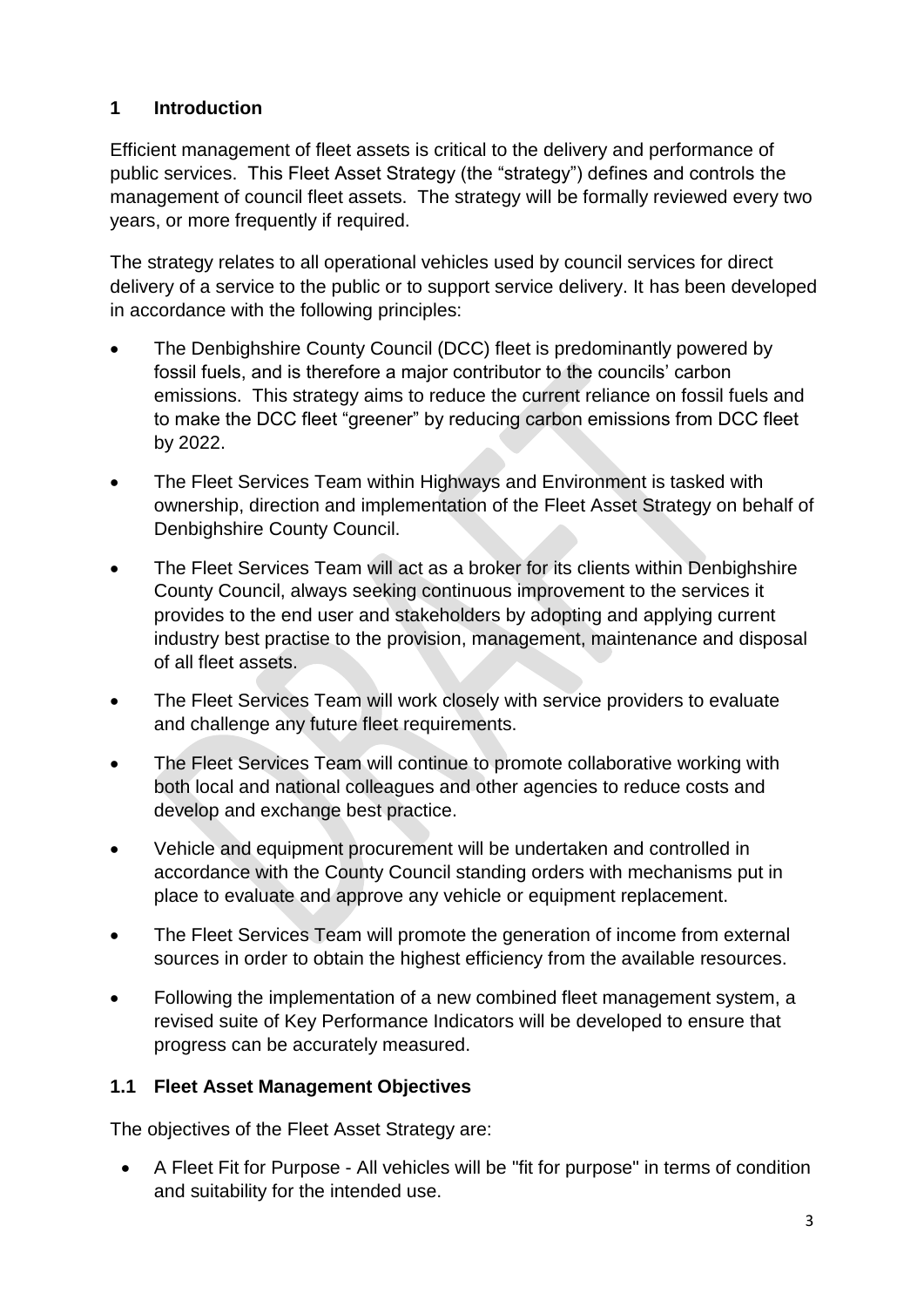- Fleet Used Effectively Fleet assets will be treated as a corporate resource, and the need to own/maintain the vehicles will be regularly challenged with users and the performance of fleet assets will be monitored and reported with the aim of eliminating unnecessary expenditure.
- Deliver the lowest whole life cost. Vehicles may not always be acquired for the lowest initial cost but they must deliver the lowest whole life cost over the life of the cycle.
- Sustainable A fleet which is efficiently run, maximises value for money, is environmentally and energy efficient and contributes directly to delivering year on year reductions in carbon emissions.
- All vehicle expenditure will be managed by Fleet Services and recharged to departmental budgets. Such costs will be regularly reviewed and high cost items or unplanned expenditure will be discussed with user departments.
- Safety of the driver, crew and the public. The vehicle must present the minimum Health and Safety risk to our staff and members of the public**.**

## <span id="page-3-0"></span>**1.2 Operating Environment**

Fleet operations are highly regulated and must adhere to the Operator Licence terms and conditions, European Directives, Health and Safety legislation, DVSA and DVLA rules and regulations as well as Denbighshire County Council policies and guidelines covering vehicles and drivers.

Running a modern fleet is a safety critical operation that must ensure employee and public safety. This is achieved through best practice in vehicle inspection, maintenance, operation and procurement.

The high profile of Denbighshire County Council vehicles in our communities has implications for the council's reputation. A well maintained and efficient fleet contributes to public confidence in the council, and in the ability of the council to be effective, efficient and recognised for excellence.

## <span id="page-3-1"></span>**1.3 Key Operating Areas**

The key operating areas of the Fleet Services Team are as follows:

- Act as holder of Operator's Licence ['O licence']
- Maintenance of in-house fleet and plant assets
- Support front line services to deliver their particular service requirements
- Manage key contracts such as vehicle procurement to deliver the service
- Professional advice to users on vehicle specification and operation
- Storage and supply of fuel
- Provide a corporate hire desk facility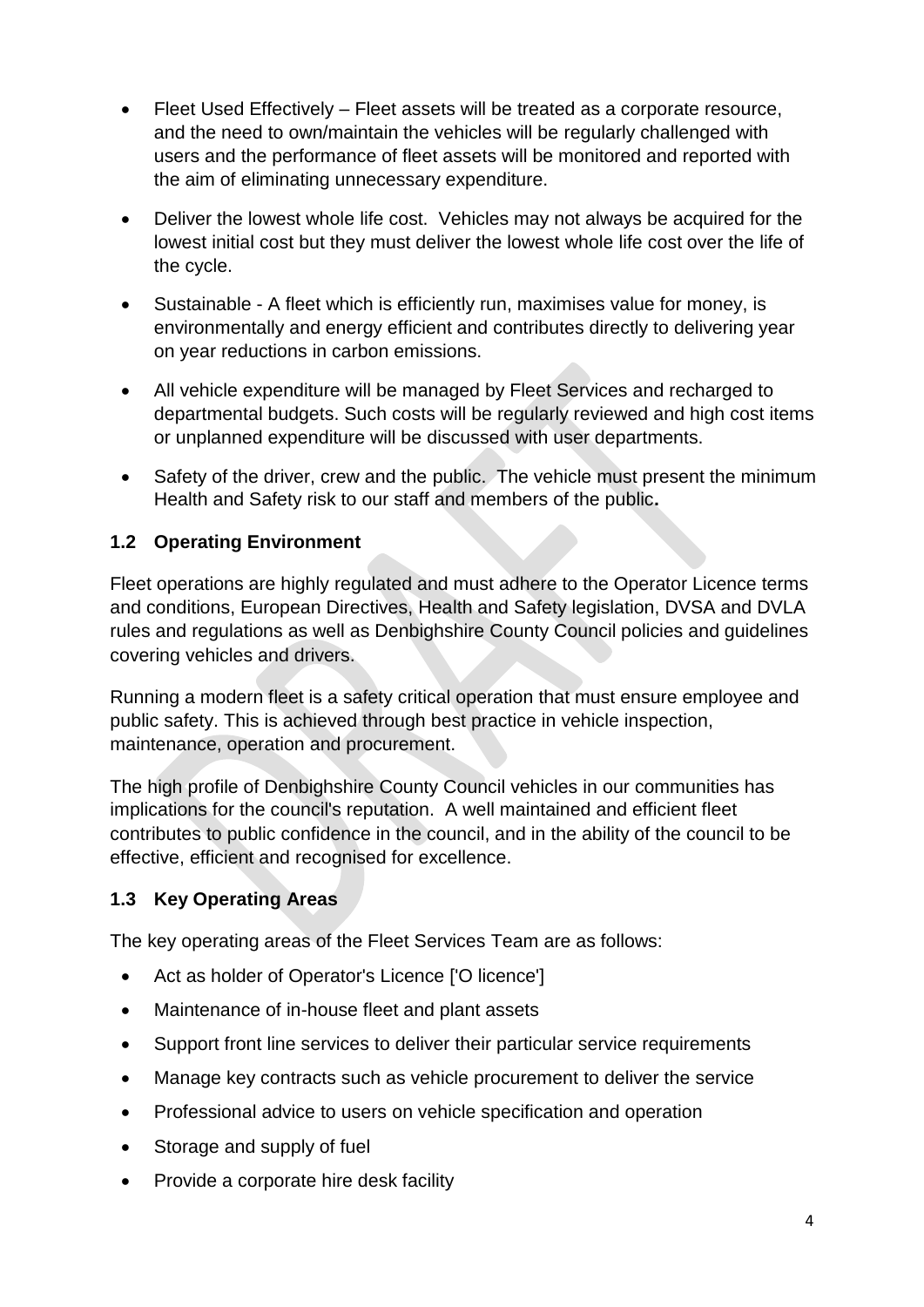## <span id="page-4-0"></span>**1.4 Outside of Fleet Strategy Scope**

All departments control their own staff travel expenditure. Grey fleet (using personal vehicles for business journeys) mileage claims are controlled by the individual services.

#### <span id="page-4-1"></span>**2 Procurement, funding and replacement**

#### <span id="page-4-2"></span>**2.1 Procurement**

Vehicles/plant and parts are predominantly purchased through "The Procurement Partnership Limited" (TPPL) framework and other specialist national frameworks such as Crown Commercial Services allowing combined purchasing power to provide discounts and savings.

Prior to any vehicle purchase, consideration will be given to whole life cost. This not only includes purchase price but also includes previous performance of vehicles and suppliers. This process is undertaken at the tender evaluation stage.

#### <span id="page-4-3"></span>**2.2 Electric and alternative fuel vehicles**

The council has made a commitment within the Corporate Plan 2017-22 to reduce carbon emissions from its assets, including DCC fleet. Consideration will therefore always be given to purchasing vehicles which run on alternative fuels, such as electric. The fleet procurement forms have been amended to ensure that consideration is always given to alternative fuels before procuring any new vehicles. Before any vehicles powered by fossil fuels are procured, a legitimate business case must be included to justify to decision not to purchase a vehicle running on alternative fuel. If the reason is simply financial, the form will highlight the additional whole-life cost of the alternative fuel vehicle, and consideration will be given to whether the additional cost could be provided via the clients' operation budget or by other means (e.g. external grant, or corporate plan funding).

The council is currently in the process of procuring two small electric vans as part of a trial to assess the viability of electric vehicles. If this trial is successful, the ambition would be (subject to funding) to increase the number of electric charging points across various council locations to support up to 20 small electric vehicles by the end of 2020/21.

We expect technology to improve and as such would envisage larger commercial vehicles coming to the market. At such times we would trial these vehicles and again assess the viability for our fleet.

Cutting carbon emissions to help combat climate change is a key priority for the council. We therefore need to show leadership on this issue by taking positive steps and leading by example. In summary, our overall approach to reducing our fleetrelated carbon footprint involves:

The introduction of vehicles that run on alternative fuels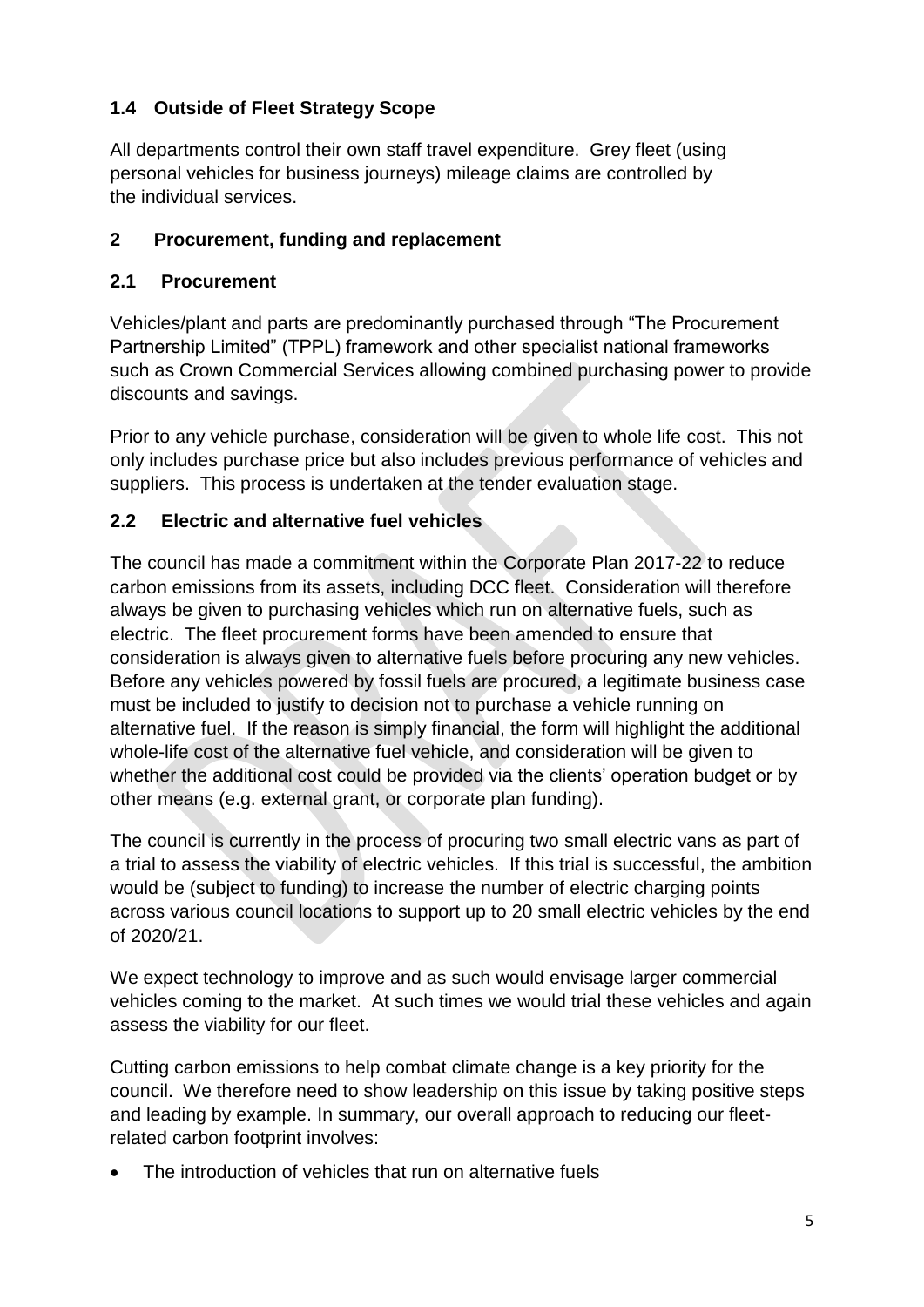- Accurate data capture and measurement
- Fuel management and fuel consumption for individual drivers and vehicles
- Training, technology and engagement to promote efficient driving, which can only be properly monitored through fuel management
- Mileage reduction using route optimisation technology
- Grey fleet management to control risk and minimise mileage e.g. greater use of fleet pool vehicles
- Implementing fleet policies which encourage efficient vehicle choice and driver behaviour

Our vision is to become a leader in this field, but we see our approach as being one of gradual progression over a number of years towards a path of continually reducing carbon emissions.

## <span id="page-5-0"></span>**2.3 Funding**

Most vehicles purchases are funded via Prudential Borrowing, which follows the guidance provided by the finance department. Leasing tends to be more expensive and less flexible.

## <span id="page-5-1"></span>**2.4 Replacement Strategy**

Due the huge variance in the Fleet make up there are no standard replacement times. Each individual vehicle type will have an appropriate life span. Replacement vehicles are scheduled on the following guidelines:

- Cars 3/4 years
- Vans up to 5 Tonnes 5/6 years
- HGVs 7/8years
- Specialist Vehicles 10 years

Flexibility within the replacement guidelines permits new vehicles to be introduced earlier and existing vehicles to be retained where there is a convincing best value case. Continuous assessment of the replacement programme allows smoothing out of peaks and troughs in capital expenditure. The assessment is based on the condition of the vehicle, needs of the service, future maintenance costs and potential future residual value.

Whenever possible new vehicles are assessed and trialled to keep abreast of new technology and to specify the most up to date, reliable and cost efficient vehicles. This practice improves vehicle availability and reduces vehicle downtime.

## <span id="page-5-2"></span>**2.5 Spare Vehicles**

It is the councils' strategy not to hold spare vehicles, as it is not deemed to provide value for money. If a vehicle is off the road for a significant period of time, a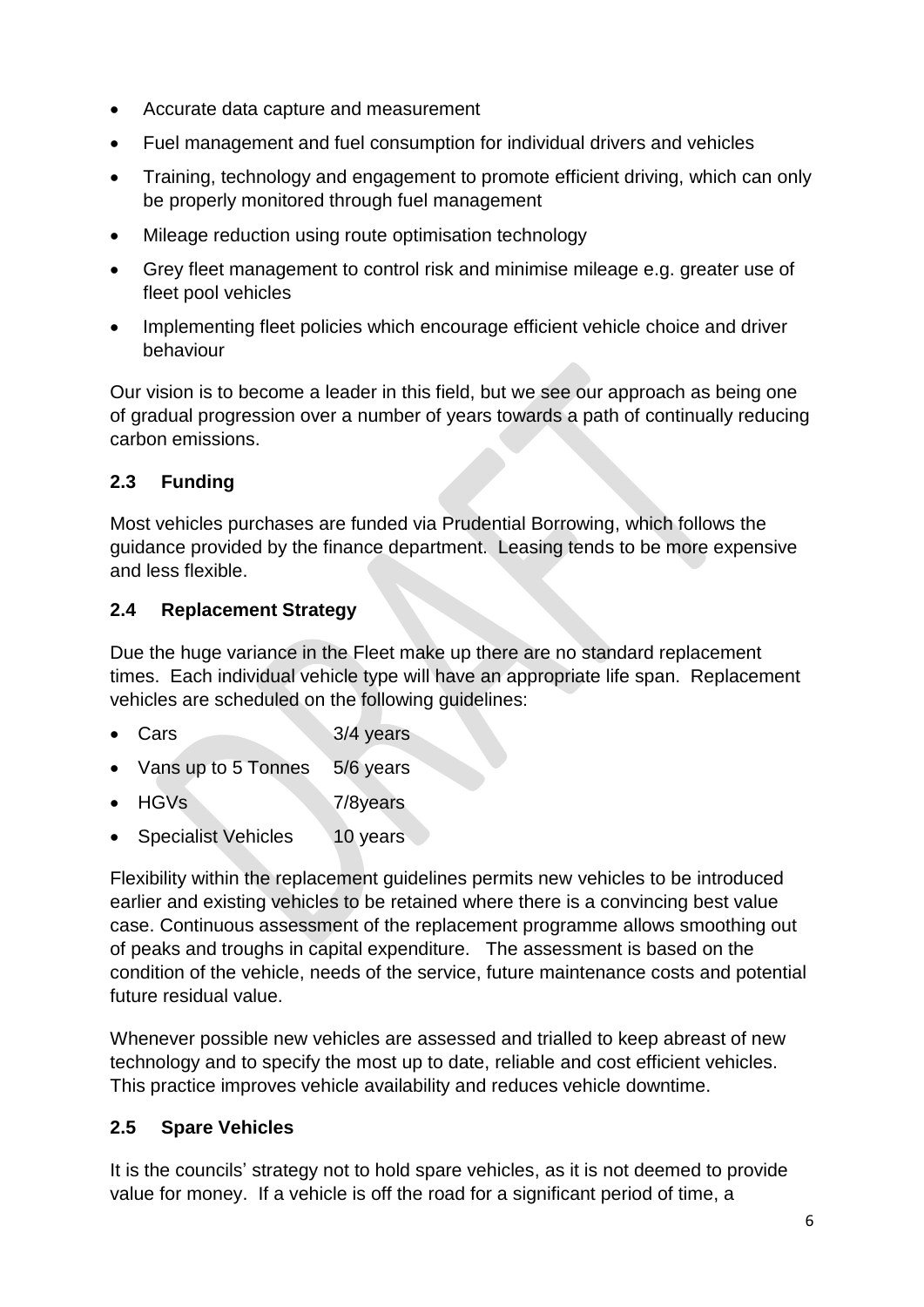replacement will be hired in order to maintain essential services. The only exception to this general rule is for specialist vehicles such as refuse trucks and gritting trucks which we are unable to hire at short notice. In such circumstances, the council has spare vehicles in order to mitigate against the risk of not being able to deliver critical services.

## <span id="page-6-0"></span>**3 Maintenance**

Maintenance of the fleet needs to take place in a timely, professional and legal manner to secure a safe and cost effective fleet. All of the council fleet is serviced and maintained by our in-house Fleet Maintenance Service, predominantly in the councils' Fleet Maintenance Workshop in Bodelwyddan. This is supported by our satellite unit in Lon Parcwr, Ruthin and by mobile technicians.

Fleet vehicles must comply with the Road Traffic Act rules and regulations together with the Operator's Licence legal requirements on maintenance, inspection and record keeping standards. Vehicles, plant and fitted equipment must be maintained to a safe and legal standard. Programmed maintenance and repair schedules must be carried out to the conditions laid down by DVSA.

## <span id="page-6-1"></span>**3.1 Safety Inspections**

The stipulated inspection intervals in the operator's licence are 26, 17, 12, 8 and 6 weeks for vehicles, trailers and heavy plant. For light vehicles, light plant and equipment, service intervals are 4, 6 and 12 monthly. Please see table below.

| <b>Vehicle/Plant Type</b>         | <b>Safety Inspection Intervals (Weeks)</b> |
|-----------------------------------|--------------------------------------------|
| <b>Small Plant &amp; Trailers</b> | 26                                         |
| Car, Vans & Larger Plant          | 17                                         |
| <b>Minibuses</b>                  | 13                                         |
| HGVs up to 26 Tonnes              |                                            |
| Refuse Vehicles & Larger HGVs     |                                            |

## **Safety Inspection Schedule**

#### <span id="page-6-2"></span>**3.2 Maintenance**

In addition to the Safety Inspection regime, all vehicles and plant are serviced annually and/or to the manufacturer's recommendations. All vehicles are MOT tested as per the legal requirements, also the vehicles and plant are tested to other standards such as LOLER and Tachograph legislation. These Safety Inspections are all undertaken by our in-house Fleet mechanics.

In respect of repairs, we refer to manufacturer's standards as closely as we can to ensure downtime is minimised, and repairs are undertaken by our in-house Fleet mechanics.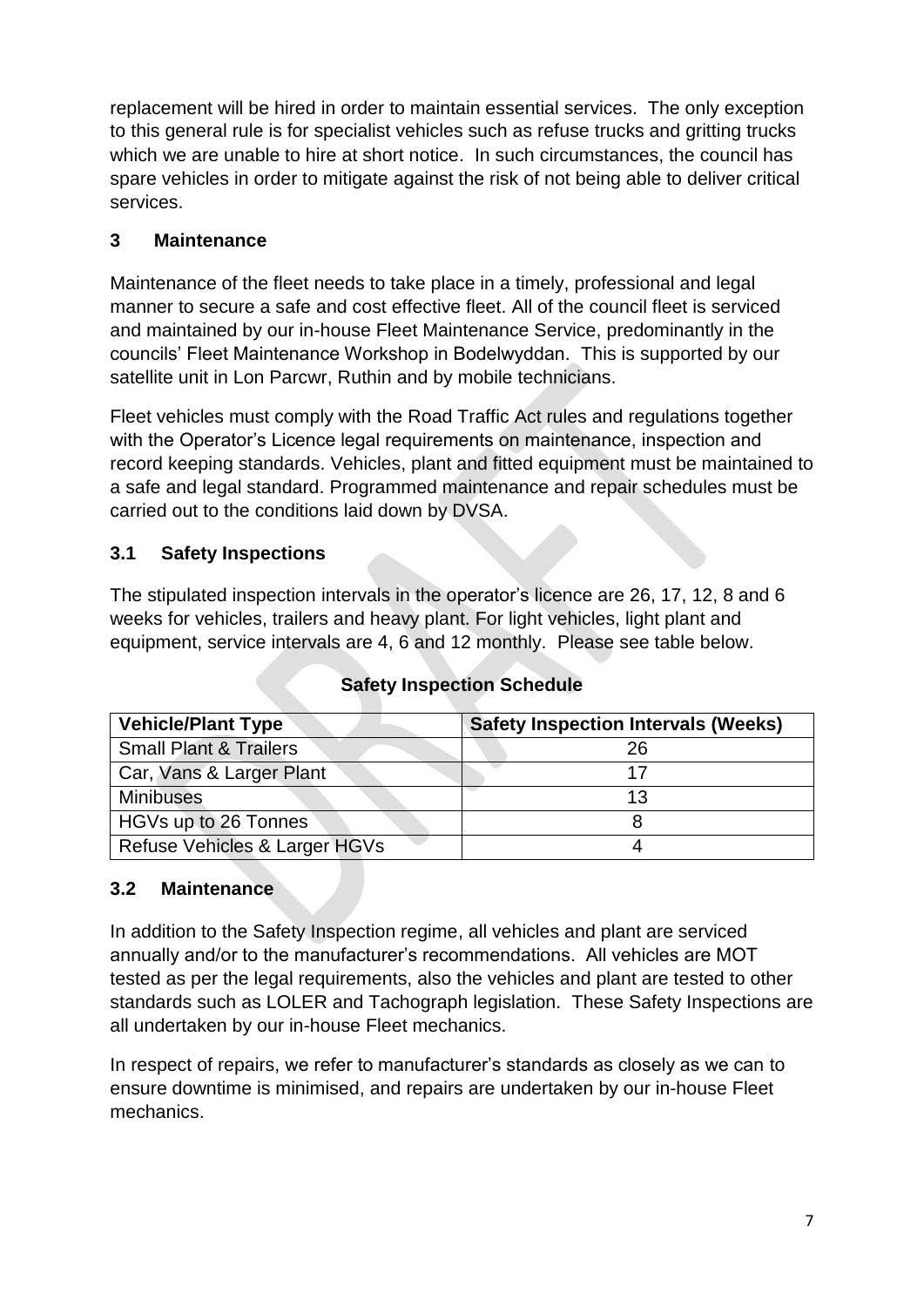## <span id="page-7-0"></span>**3.3 Monitor Performance of Fleet Maintenance Service**

Processes and management arrangements are subject to both internal and external audits and reviews. Performance is monitored to ensure best value for Fleet users.

Performance is scrutinised by a variety of methods, including service reviews; budget reviews; peer reviews and equipment and vehicle reviews. Performance is also benchmarked against peers in the industry.

Feedback from reviews and audits will be taken into account when determining future asset provision and general fleet arrangements.

## <span id="page-7-1"></span>**4 Running**

Running our fleet efficiently involves securing value for money on aspects such as fuel, tyres, insurance and vehicle hire. This value for money is realised through tight controls on expenditure, effective procurement arrangements and close working arrangements with other organisations and suppliers.

## <span id="page-7-2"></span>**4.1 Fuel Use and Efficiency**

Fuel is a major cost in Fleet operation and its consumption rate is a direct consequence of the vehicle type and fuel type. Almost all vehicles in the Fleet are diesel powered, although we are now starting to introduce some electric powered vehicles into the fleet. Replacement vehicles are almost invariably more environmentally friendly as they are manufactured to latest fuel efficient standards with Euro5/6 engine types and strict emission limits. These factors are taken into account at the procurement stage.

The Fleet Service has bulk fuel tanks strategically placed around the county which is capable of servicing the whole fleet as required.

The volatility of fuel prices at the time of purchase is highlighted in the chart below. Ensuring that the fleet is as fuel efficient as possible will reduce the potentially huge variances that the County Council could spend on fuel year on year. Diesel prices have been as low as 0.99p/litre in 2009 to as high as 147p/litre in 2012. These price variances have a major impact on the balance sheet when on average we purchase 850,000 litres per annum. The chart below shows petrol and diesel prices over the past ten years (pence per litre):

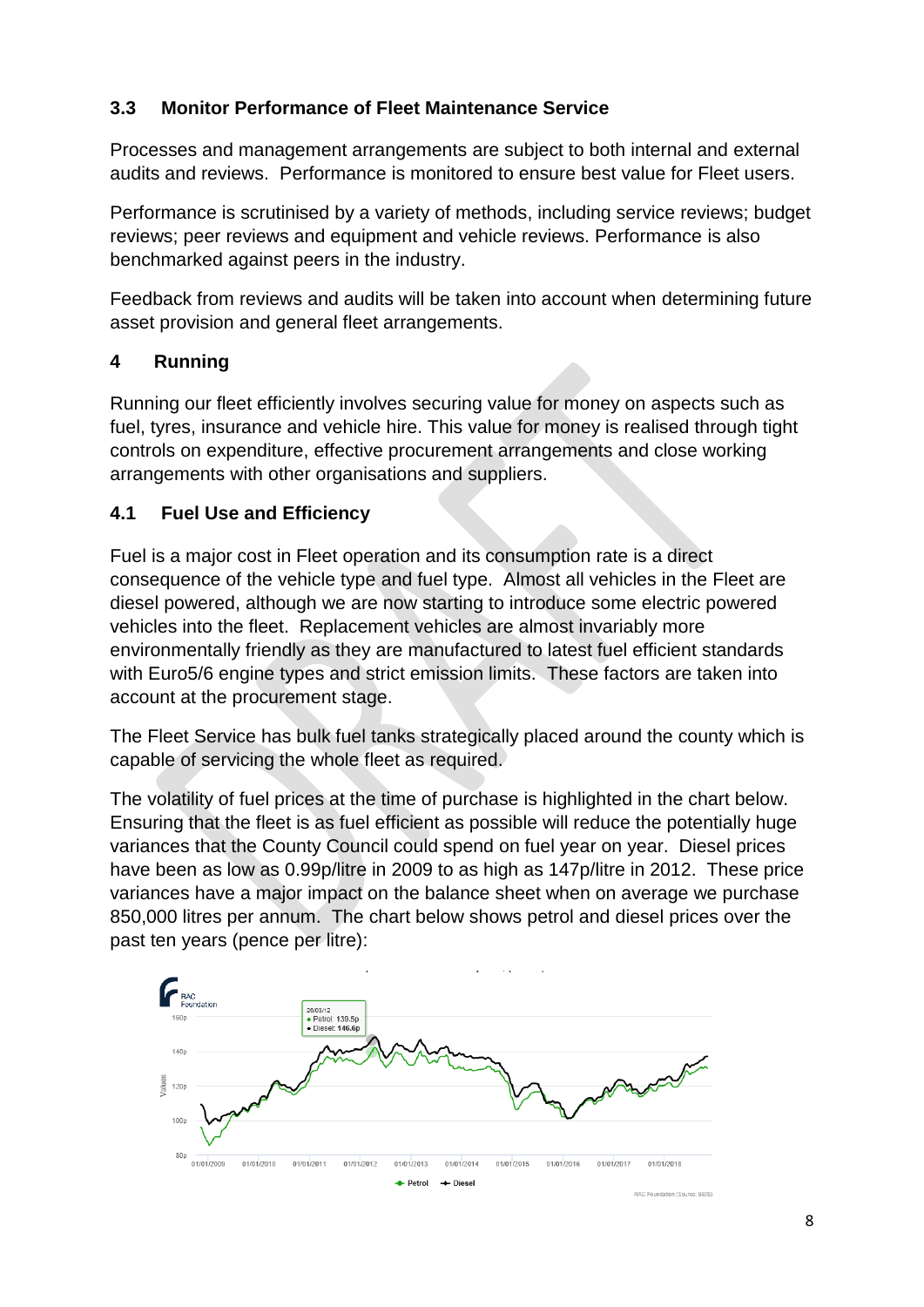Our strategy is to reduce our reliance on fossil fuel, particularly diesel, in future, and we will proactively look to introduce alternative fuel powered vehicles wherever possible (see Section 2.2).

## <span id="page-8-0"></span>**4.2 Tyres and parts**

Both tyres and parts are procured through national framework agreements in collaboration with the Welsh Public sector. These are competitive frameworks designed to insure best value for money.

## <span id="page-8-1"></span>**4.3 Insurance**

This is procured by the insurance and risk department which is controlled by the Finance department.

## <span id="page-8-2"></span>**4.4 Vehicle hire**

Vehicle hire is procured through a national framework agreement in collaboration with the Welsh Public sector. This is a competitive framework designed to insure best value for money. The hiring of vehicles by Fleet is in line with our Travel and Subsistence Policy where we provide hired vehicles for council officers who are undertaking long distance journeys.

## <span id="page-8-3"></span>**5 Disposal**

Vehicle disposals are usually the result of scheduled replacement, but can also be due to a vehicle becoming surplus to requirements within the client service and the vehicle not being suitable for re-assignment to another service. If a vehicle becomes surplus to requirements within a service, we will initially look to:

- Redeploy the vehicle to another service within the council;
- Swap out a higher mileage/lower condition vehicle of the same type;

All vehicle disposals are done via public auction, based on advice from internal audit to ensure transparency. Fleet currently use a number of public auctions based in the Northwest of England, such as Wilsons at Queensferry, Burnley Auctions and Stoodleys in Manchester. For smaller, more specialised, plant we use the Ruthin Farmers Auction. We do not sell privately or part exchange. Transparency is important to help safeguard the council's reputation. All capital receipts are returned to the client department.

## <span id="page-8-4"></span>**6 Further work**

The size and nature of the council's fleet may change in future if council services are redesigned or the council adopt alternative deliver models. Opportunities to reduce the fleet size may also materialise in future years as technology improves and service delivery models evolve and change.